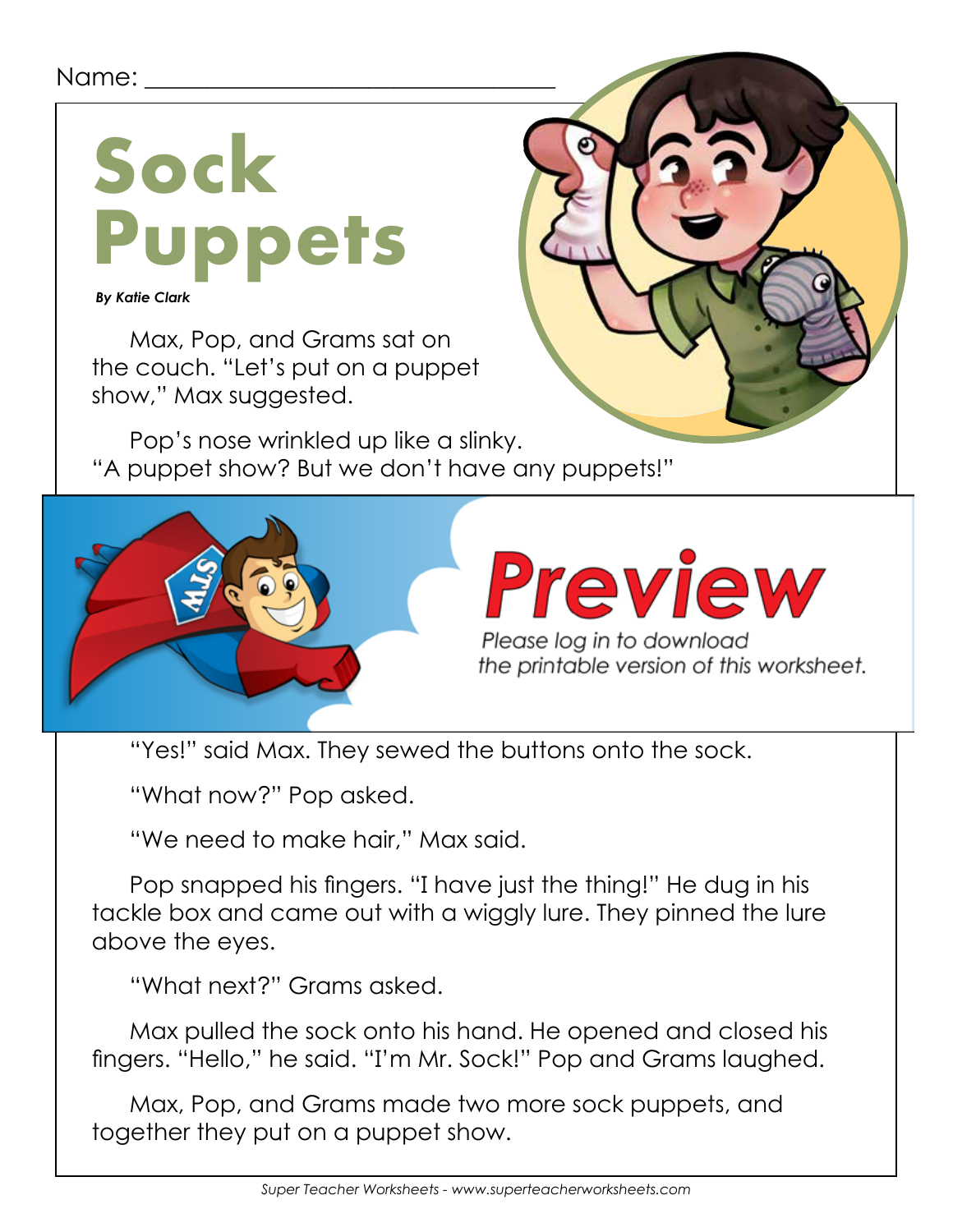#### Name:



**4.** Tell what each part of the puppet was made of.

| <b>Puppet's Body</b> | <b>Puppet's Eyes</b> | <b>Puppet's Hair</b> |
|----------------------|----------------------|----------------------|
|                      |                      |                      |
|                      |                      |                      |

**5.** How many puppets did Max, Pop, and Grams make?

| a. one   | $b.$ two       |
|----------|----------------|
| c. three | <b>d.</b> none |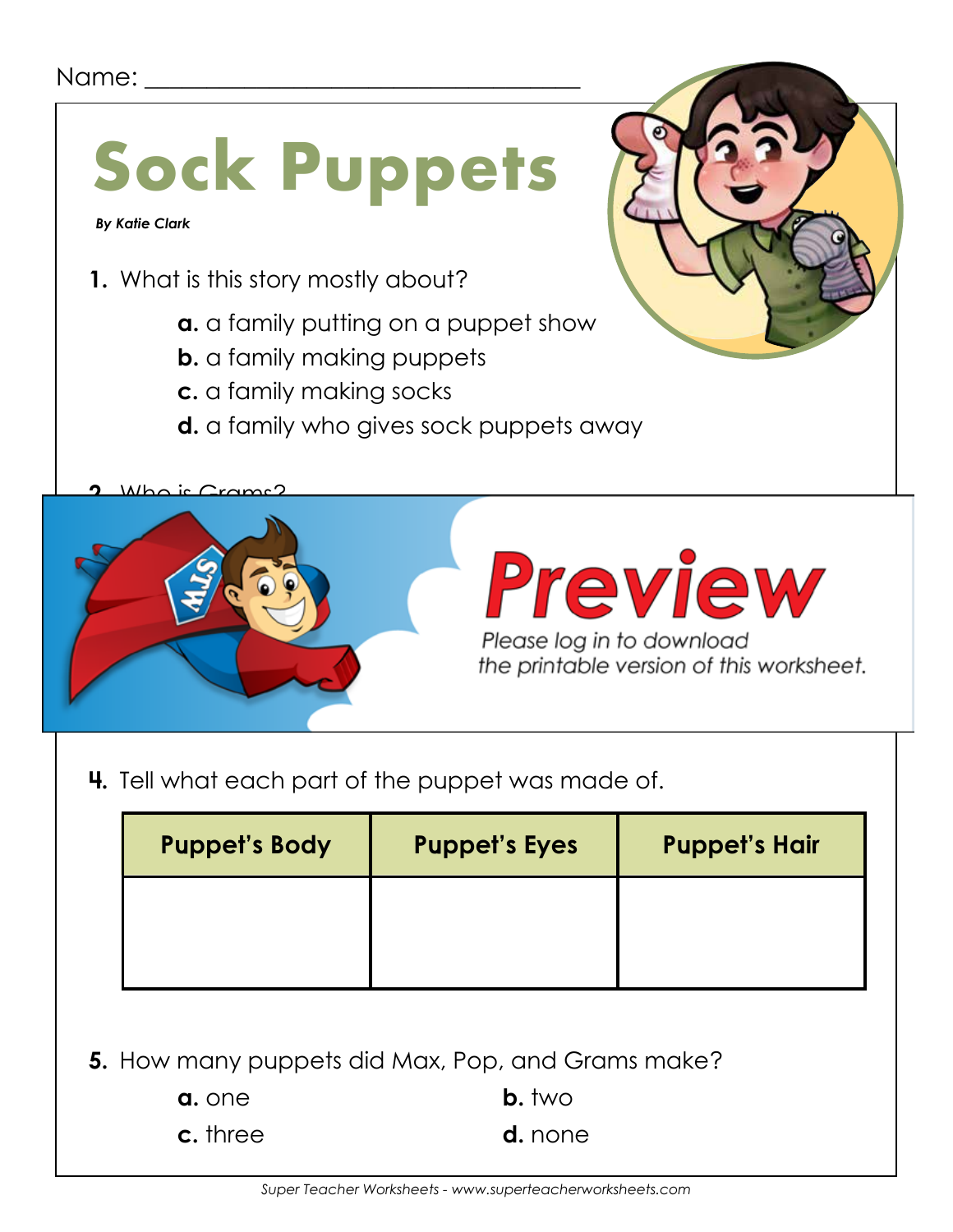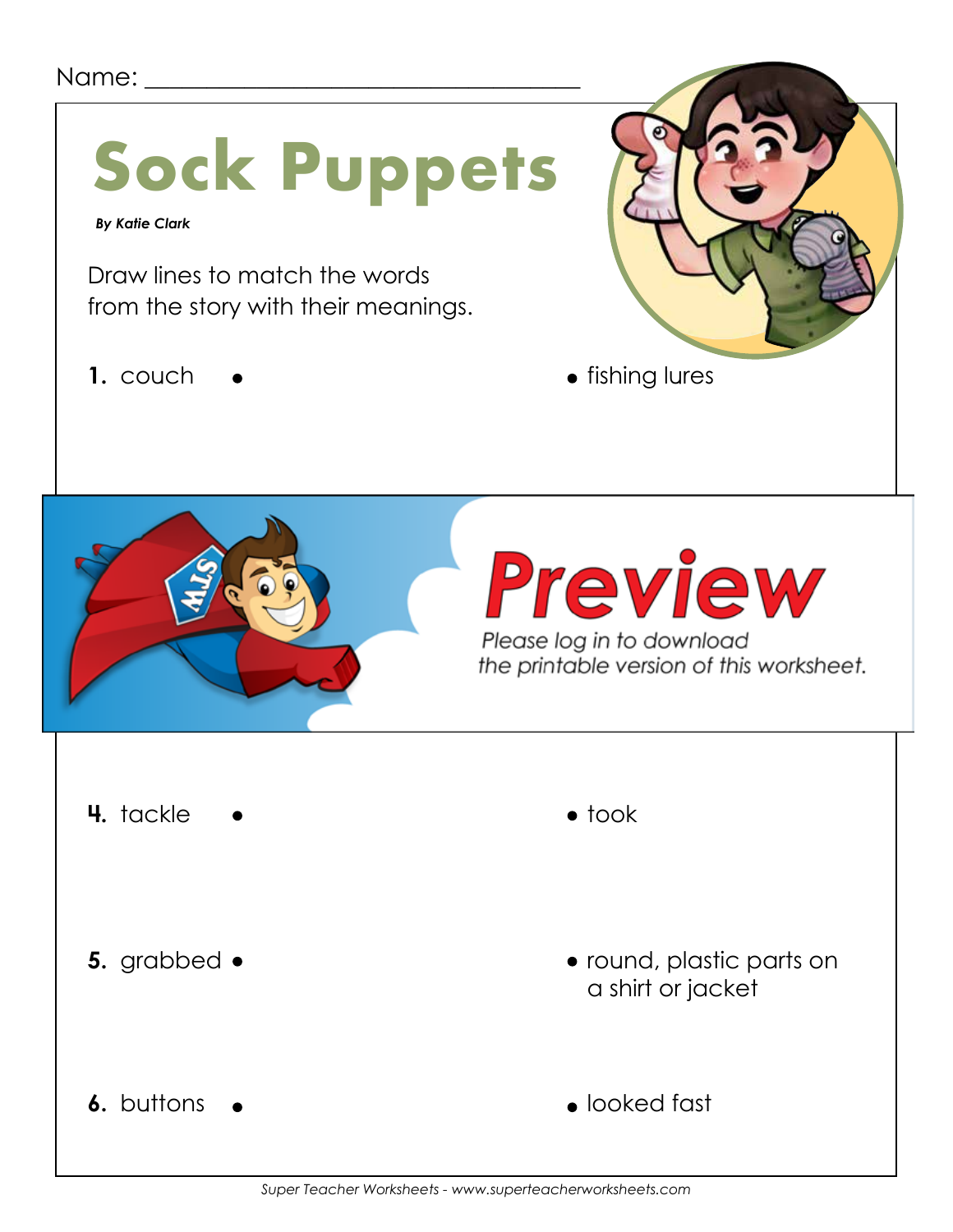| Name: ______                                                                                       |                                                                                  |
|----------------------------------------------------------------------------------------------------|----------------------------------------------------------------------------------|
| <b>Sock Puppets</b><br><b>By Katie Clark</b><br>Write a script for a puppet show with two puppets. |                                                                                  |
| Puppet 1's Name: ______                                                                            |                                                                                  |
| Puppet 2's Name: _______                                                                           |                                                                                  |
|                                                                                                    | Preview<br>Please log in to download<br>the printable version of this worksheet. |
| <u> 1 uppoi 2. _____________</u>                                                                   |                                                                                  |
|                                                                                                    |                                                                                  |
|                                                                                                    |                                                                                  |
|                                                                                                    |                                                                                  |
|                                                                                                    |                                                                                  |
|                                                                                                    |                                                                                  |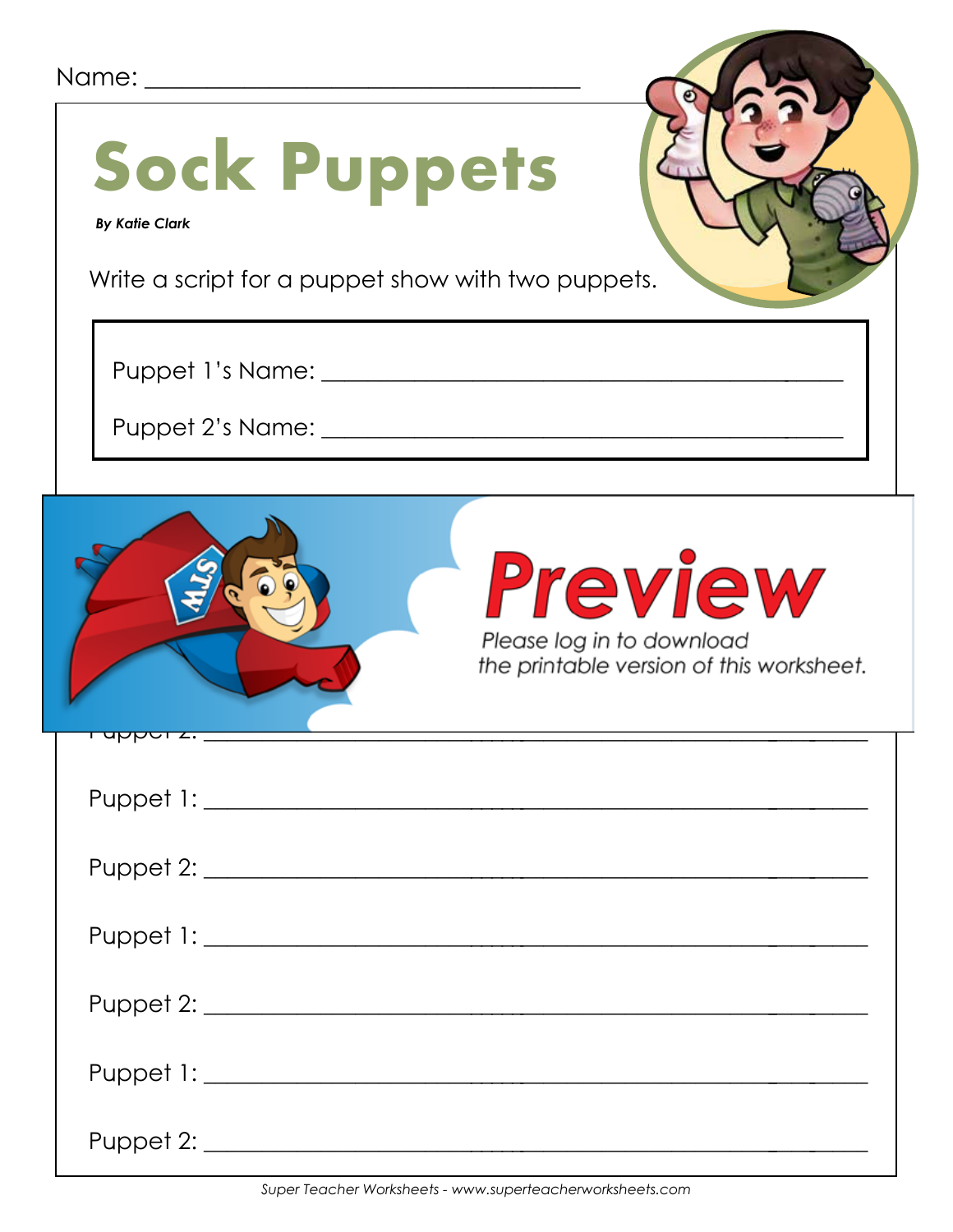## **ANSWER KEY**



**4.** Tell what each part of the puppet was made of.

|                                                          | <b>Puppet's Body</b> | <b>Puppet's Eyes</b> | <b>Puppet's Hair</b> |  |
|----------------------------------------------------------|----------------------|----------------------|----------------------|--|
|                                                          | sock                 | <b>buttons</b>       | fishing lure         |  |
| <b>5.</b> How many puppets did Max, Pop, and Grams make? |                      |                      |                      |  |
|                                                          | $b.$ two<br>a. one   |                      |                      |  |
|                                                          | hree<br>d. none      |                      |                      |  |